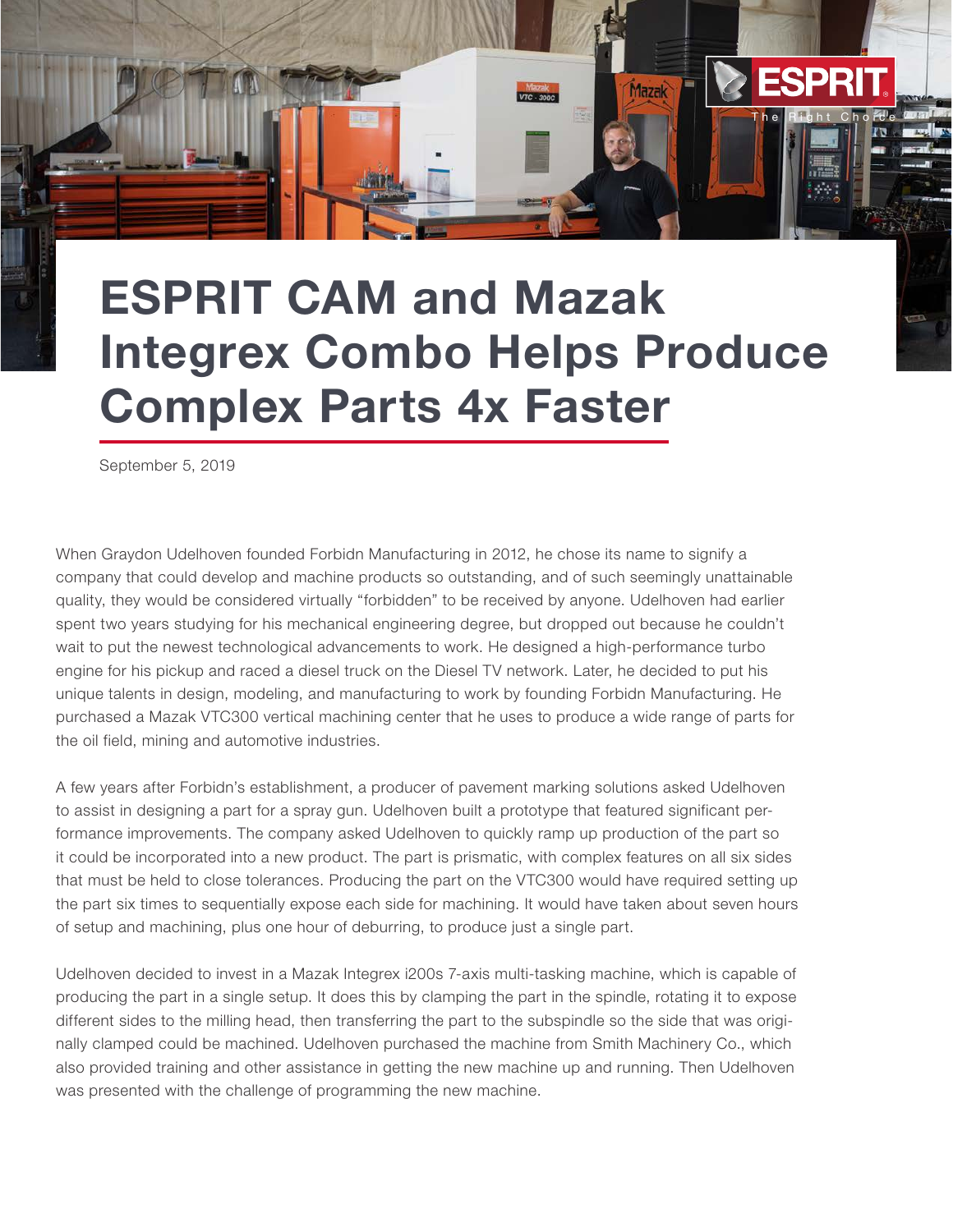

"With ESPRIT, I was immediately able to access all seven machine axes and produce G-code that worked the first time," Udelhoven said. "Our previous CAM software company said they could program the new machine, but we spent considerable time debugging and tweaking the post processor and were not able to get all axes working properly, did not have the ability to simulate all 7 axes for machining verification, and sub spindle transfer was not possible," Udelhoven said. "Our company does not sell any software, but we told Graydon that in our experience of selling many multi-tasking machines, the only software we have seen that works right out of the box is ESPRIT," said Klaus Lassig, Sales Engineer for Smith Machinery.

"I noticed very quickly that vibration, harmonics, and rigidity were going to be my most difficult challenges with this part. For the greatest accuracy, I needed to clamp the part in the turning spindle as close as possible to the tooling, resulting in very tight clearances between the spindle and tooling," Udelhoven said. "But having just invested a large amount of money into the Integrex, I wanted to protect my investment by ensuring that tools did not crash into the machine. ESPRIT simulation lets me see exactly where the tool is in relation to the machine, so I have complete confidence in my programs. There are points on the part program that are so close to a collision that I never would have taken the risk with my previous software. For example, at one point in the program, a 5-axis Swarf move has .035" clearance between the top of the B-axis head and the automatic tool changer cover."